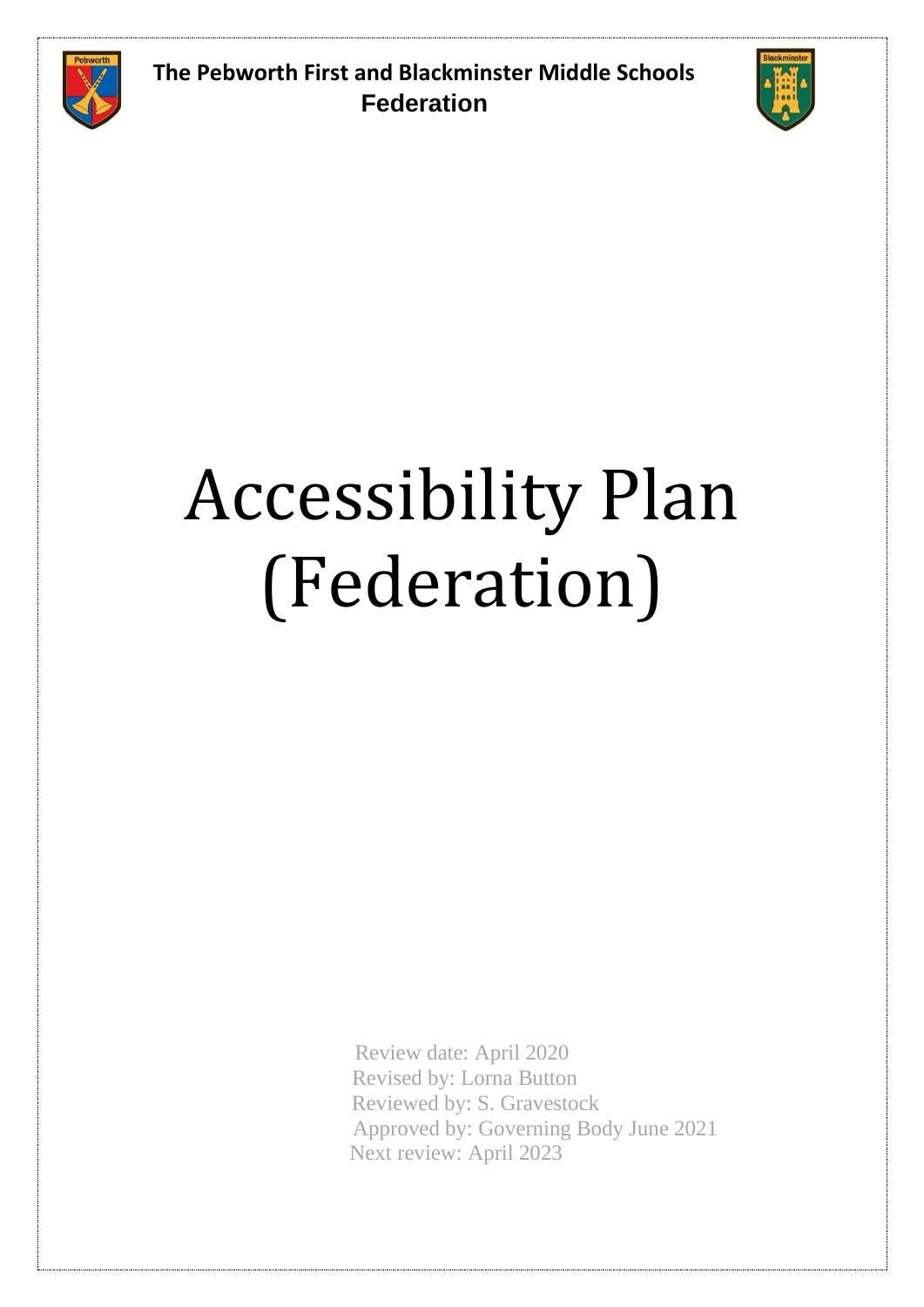



1. This Accessibility Plan has been drawn up in consultation with the Local Authority, students, parents, staff and governors of the school and covers the period from April 2020  $-23.$ 

2. We are committed to providing a fully accessible environment which values and includes all students, staff, parents and visitors regardless of their education, physical, sensory, social, spiritual, emotional and cultural needs. We are committed to challenging negative attitudes about disability and accessibility and to developing a culture of awareness, tolerance and inclusion.

- 3. The Pebworth First and Blackminster Middle Schools Federations plans, over time, to increase the accessibility of provision for all students, staff and visitors to the schools. The Accessibility Plan will contain relevant actions to:
	- Improve access to the **physical environment** of the schools, adding specialist facilities as necessary. This covers improvements to the physical environment of the schools and physical aids to access education.
	- Increase access to the **curriculum** for students with a disability, expanding the curriculum as necessary to ensure that students with a disability are as equally, prepared for life as are the able-bodied students; (If a school fails to do this they are in breach of the DDA). This covers teaching and learning and the wider curriculum of the school such as participation in after-school clubs, leisure and cultural activities or school visits. It also covers the provision of specialist **aids, resources and equipment**, which may assist these students in accessing the curriculum and **Learning and Teaching** approaches.
	- Improve the delivery of **written information** to students, staff, parents and visitors with disabilities. Examples might include handouts, timetables, textbooks and information about the school and school events. The information should be made available in various preferred formats within a reasonable time frame.
	- Other aspects will include: **Admissions**; **Identification, assessment and monitoring**  of students with SEND; **Intervention through use of Pupil Premium**; **Pastoral**  approaches; **Staffing** to include the role of the SENCo and Teaching Assistants; **External support and partnerships**.

4. Attached are Action Plans, relating to these key aspects of accessibility. These plans will be reviewed and adjusted on an annual basis. New Plans will be drawn up every three years.

5. We acknowledge that there is a need for ongoing awareness raising and training for staff and governors in the matter of disability discrimination and the need to inform attitudes on this matter.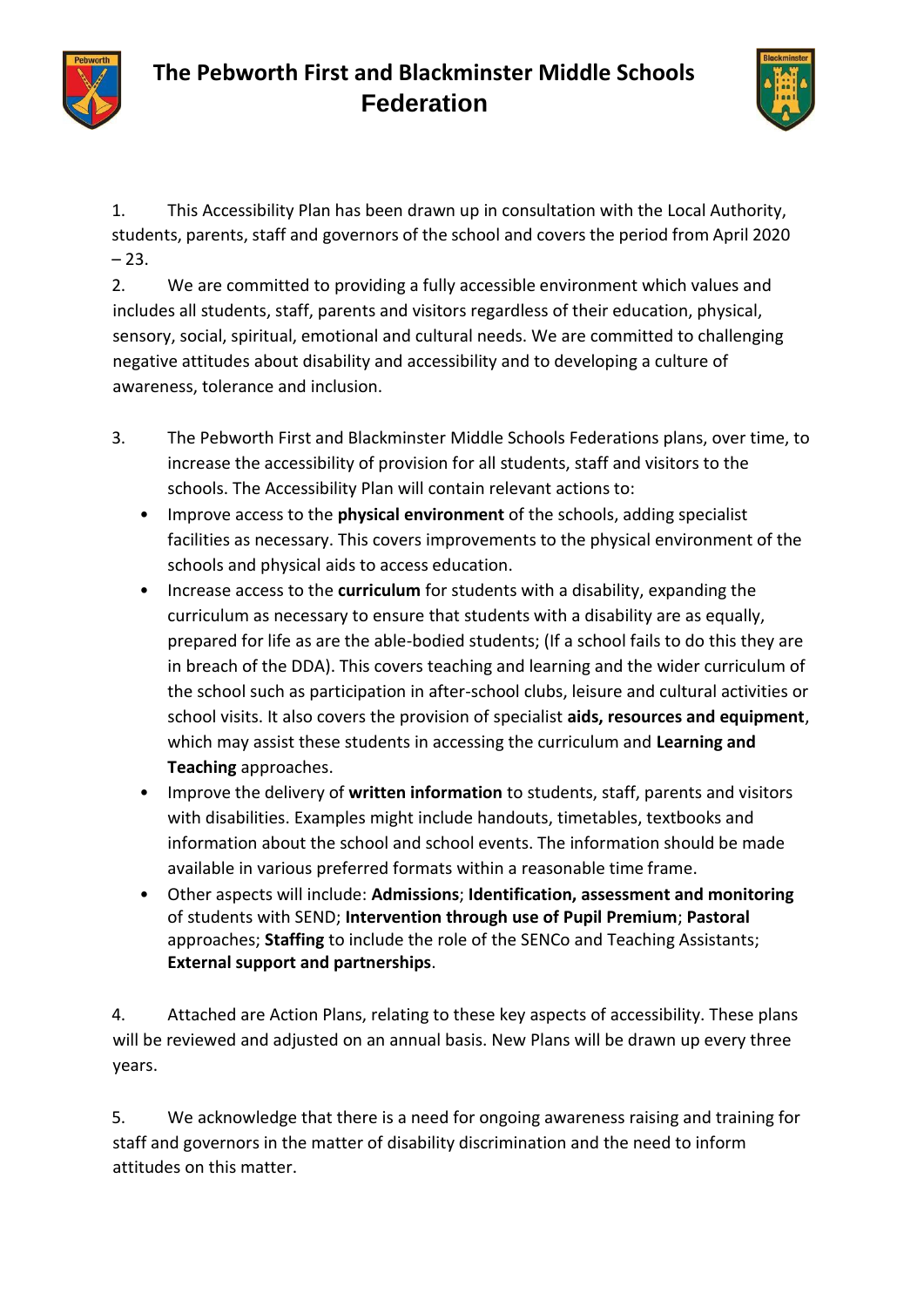



1

6. The Accessibility Plan should be read in conjunction with the following policies, strategies and documents:

- Curriculum
- Equal Opportunities and Race Equality and Public Sector Equality Policy
- Staff Development
- Health & Safety (including off-site safety)
- Inclusion
- Special Needs
- Behaviour for Learning
- School Improvement Plan and RAP
- Learning and Teaching
- 7. The Action Plan for physical accessibility relates to the Access Audit of the School, which is undertaken regularly by the Local Authority. It may not be feasible to undertake some of the works during the life of this first Accessibility Plan and therefore some items will roll forward into subsequent plans. The audit will need to be revisited prior to the end of each first three-year plan period in order to inform the development of the new Plan for the following period.
- 8. As curriculum policies are reviewed, a section relating to access will be added to that on Equality and Diversity. The terms of reference for all governors' committees will contain an item on "having regard to matters relating to Access".
- 9. The School Prospectus will make reference to this Accessibility Plan.
- 10. The School's complaints procedure covers the Accessibility Plan.
- 11. Information about our Accessibility Plan will be communicated to Governors.
- 12. The Plan will be monitored through the Resources Committee of the Governors.
- 13. The school will work in partnership with the local education authority in developingand implementing this plan and will adopt in principle the "Worcestershire Accessibility Strategy, Access to Learning".
- 14. The Plan will be monitored by Ofsted as part of their inspection cycle.